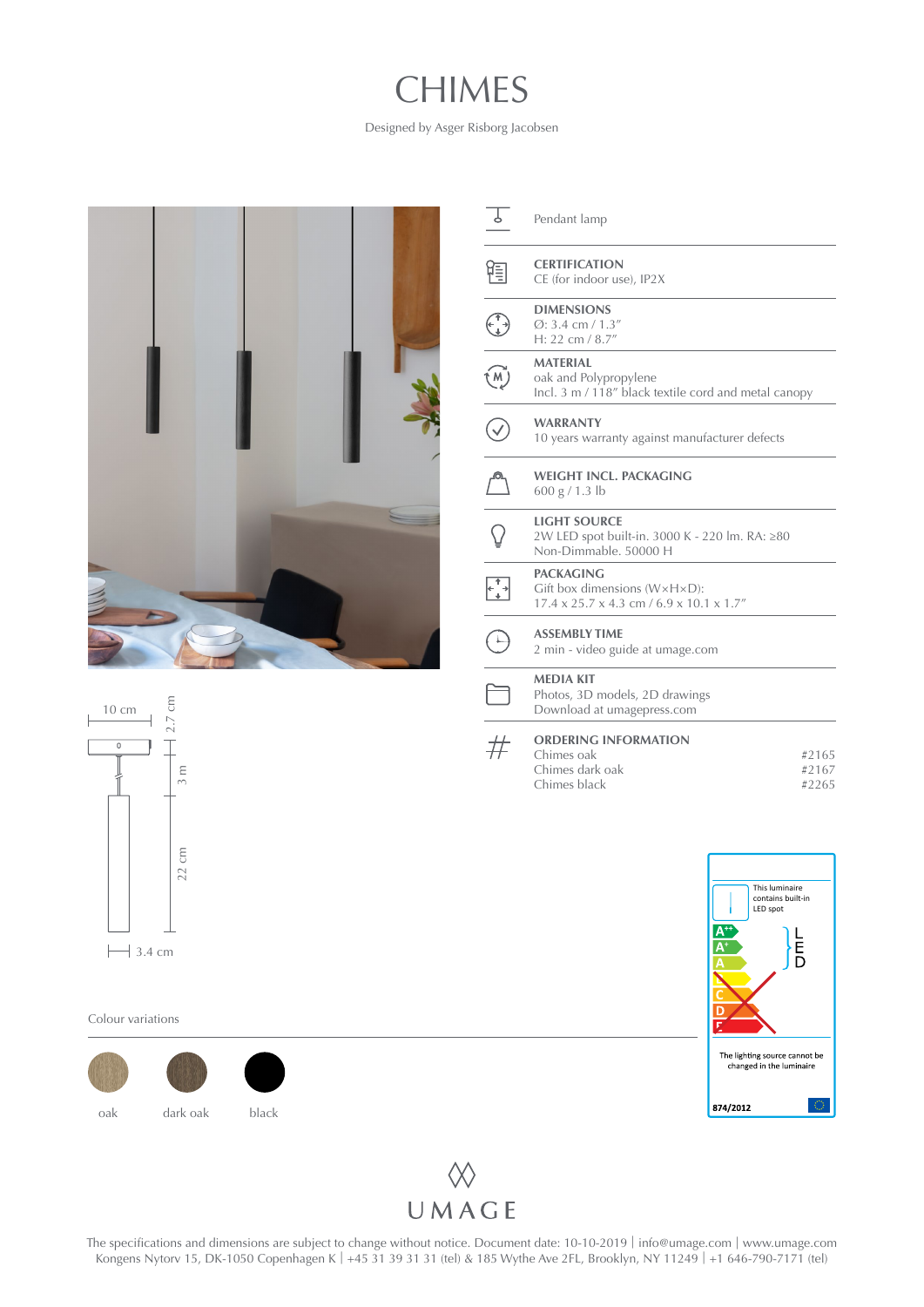

Designed by Asger Risborg Jacobsen



## **NORDIC TONES OF NATURE**

A wooden pendant lamp in its simplest and cleanest form, Chimes brings the Nordic tones of nature into the interior.

A piece of solid oak, combined with a warm LED light source, Chimes is based on the graceful lines that occur from rows of trees in the woods. Create a cosy atmosphere by using several Chimes in a straight line or a beautiful cluster.

The Chimes pendant brings a Nordic touch to the corner of a living room or above the kitchen counter.

*Find more info on our website [umage.com](http://umage.com)*